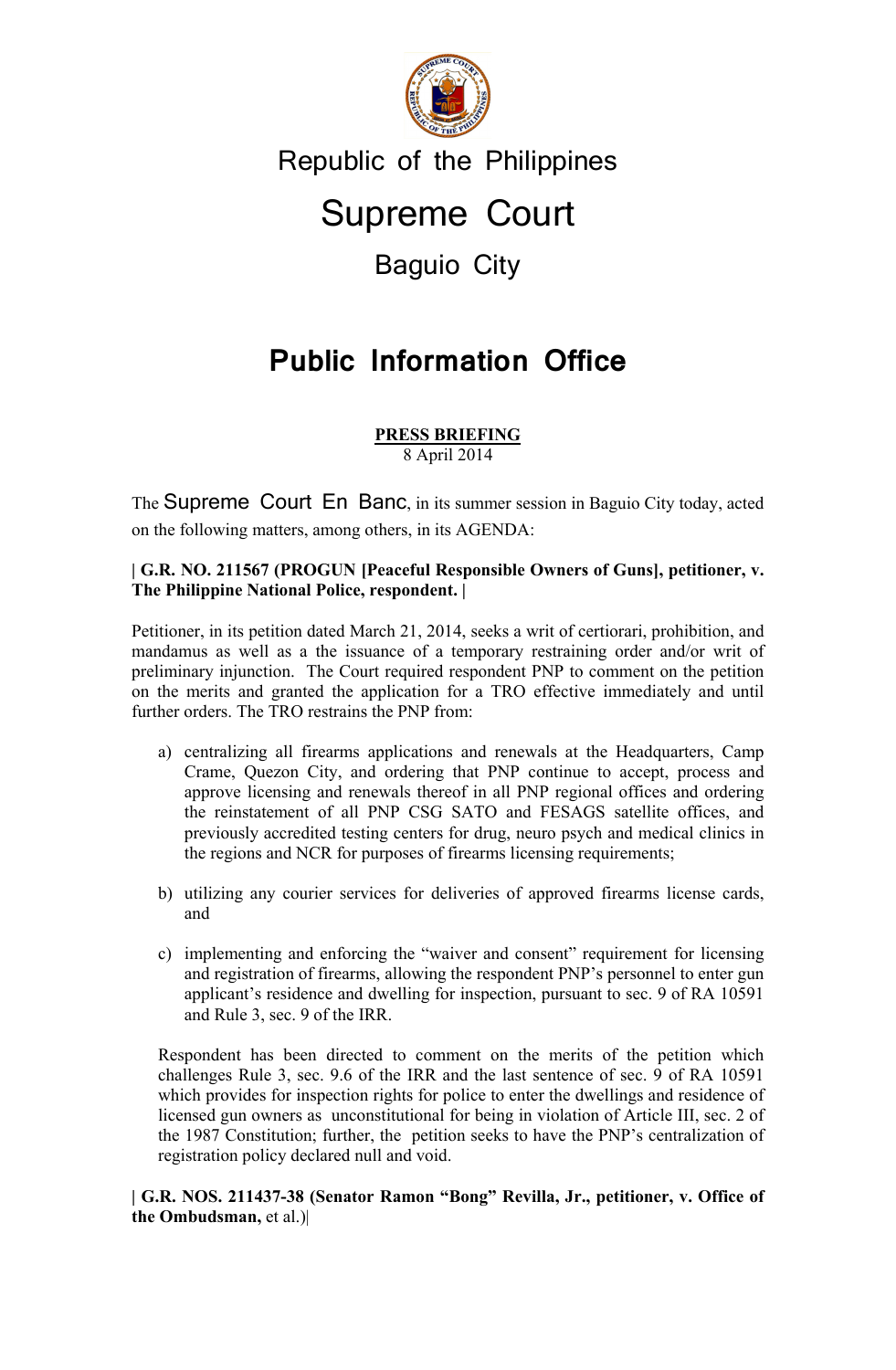The Court *en banc* accepted the referral of this case from the Third Division.

Acting on the Urgent Motion (To Resolve Application for Temporary Restraining Order and/or Writ of Preliminary Injunction) dated April 3, 2014, the Court directed respondents to submit their respective Memorandum in relation to merits and the issue of the propriety and need for issuing the TRO applied for.

The oral argument previously scheduled by the Third Division on April 22, 2014 has been cancelled.

**| G.R. NO. 204819 (James M. Imbong and Lovely-Ann C. Imbong, et al., petitioners, v. Hon. Paquito N. Ochoa, Jr., et al.) | G.R. NO. 204934 (Alliance for the Family Foundation, Philippines, Inc, et al., petitioners, v. Hon. Paquito N. Ochoa, et al., respondents) | G.R. NO. 204957 (Task Force for Family and Life Visayas Inc., et al., petitioners, v. Hon. Paquito N. Ochoa, et al., respondents) | G.R. NO. 204988 (Serve Life Cagayan de Oro City, Inc., et al., petitioners, v. Office of the President, et al., respondents) | G.R. NO. 205003 (Expedito Bugarin Jr., petitioner, v. Office of the President, et al., respondents) | G.R. NO. 205043 (Eduardo B. Olaguer, et al., petitioners, v. DOH Secretary Enrique Ona, et al., respondents) | G.R. NO. 205138 (Philippine Alliance of XSeminarians, Inc., et al., petitioners, v. Hon. Paquito N. Ochoa, Jr., respondents) | G.R. NO. 205478 (Reynaldo J. Echavez, M.D., et al., petitioners, v. Hon. Paquito N. Ochoa, Jr., respondents) | G.R. NO. 205491 (Spouses Francisco S. Tatad and Maria Fenny C. Tatad, petitioners, v. Office of the President, respondent) | G.R. NO. 205720 (Pro-Life Philippines Foundation, Inc., et al., petitioners, v. Office of the President, et al., respondents) | G.R. NO. 206355 (Millennium Saint Foundation Inc., et al., petitioners, v. Office of the President, et al., respondents) | G.R. NO. 207111 (John Walter B. Juat, et al., petitioners, v. Hon. Paquito N. Ochoa, Jr., et al., respondents) | G.R. NO. 207172 (Couples for Christ Foundation, Inc., et al., petitioners, v. Hon. Paquito N. Ochoa, Jr., et al., respondents) | G.R. NO. 207563 (Almarim Centi Tillah, et al., petitioners, v. Hon. Paquito N. Ochoa, Jr., et al., respondents) |**

The Court, after a scrutiny of the various arguments and contentions of the parties in the foregoing consolidated cases consisting of 14 petitions challenging its constitutionality and 2 interventions to uphold its constitutionality, unanimously held that **Republic Act No. 10354** is **NOT UNCONSTITUTIONAL**[1](#page-1-0) based on the grounds raised, *except* with respect to the following items, to wit:

- a) **Section 7**, and the corresponding provision in the RH-IRR insofar as they: (a) require private health facilities and non-maternity specialty hospitals and hospitals owned and operated by a religious group to refer patients, not in an emergency or life-threatening case, as defined under Republic Act No. 8344, to another health facility which is conveniently accessible; and (b) allow minor-parents or minors who have suffered a miscarriage access to modern methods of family planning without written consent from their parents or guardian/s;
- b) **Section 23(a)(1) and the corresponding provision in the RH-IRR, particularly section 5.24 thereof**, insofar as it punishes any health care provider who fails or refuses to disseminate information regarding programs and services on reproductive health regardless of his or her religious beliefs.
- c) **Section 23(a)(2)(i) and the corresponding provision in the RH-IRR** insofar as they allow a married individual, not in an emergency or life-threatening case, as defined under Republic Act No. 8344, to undergo reproductive health procedures without the consent of the spouse;

<span id="page-1-0"></span> $1$ . The formulation that uses the double negative is peculiar to constitutional adjudication and is premised on the presumption that all laws are presumed to be constitutional and the burden of showing that a law is unconstitutional is on the petitioner. Failing that burden, the declaration is in the double negative—"not unconstitutional." To assert that it is "constitutional" would presume that the law operates on a starting point of unconstitutionality, which is not the situation.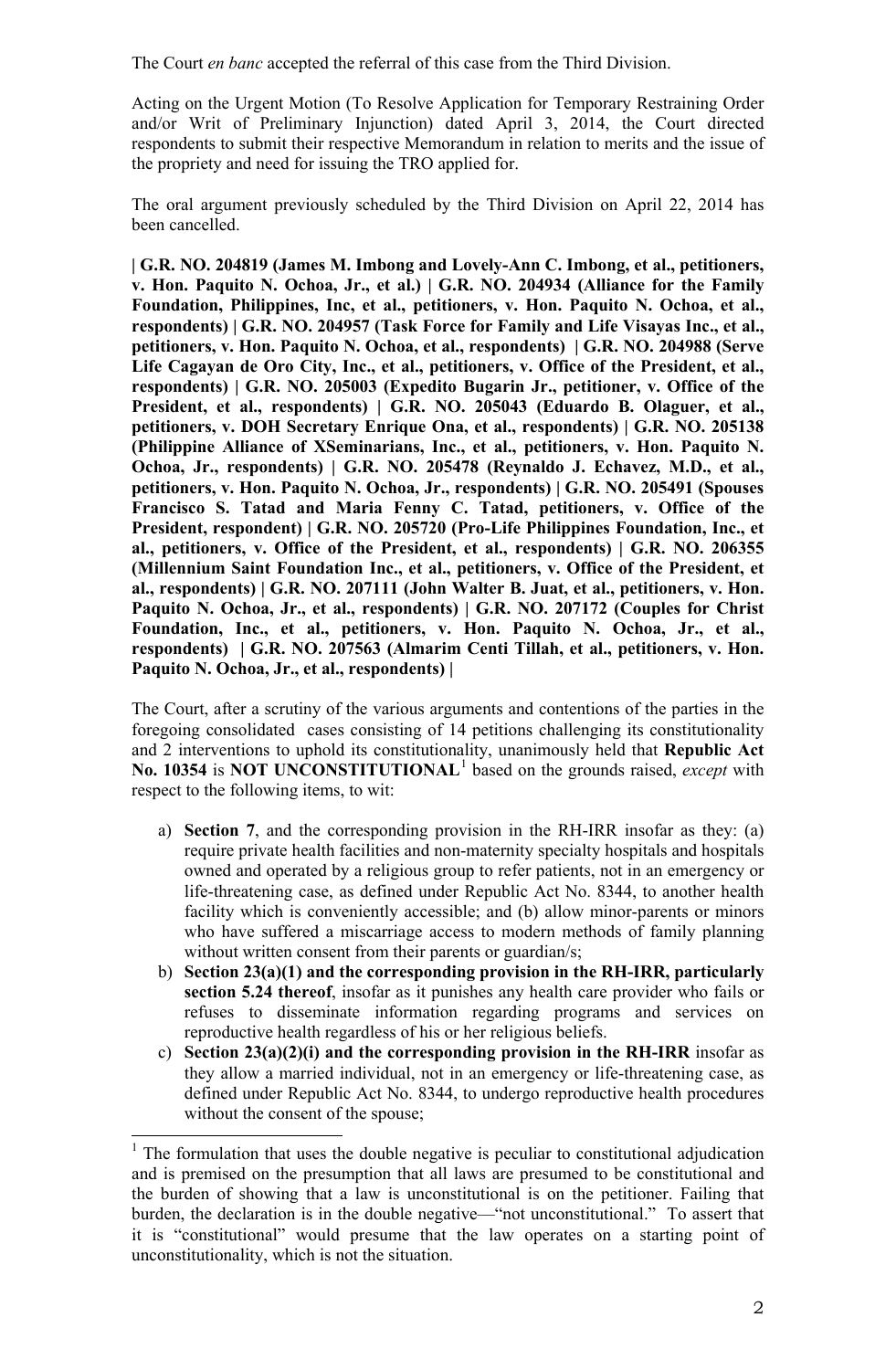- d) **Section 23(a)(3) and the correspondiong provision in the RH-IRR, particularly section 5.24 thereof**, insofar as they punish any health care provider who fails and/or refuses to refer a patient not in an emergency or life-threatening case, as defined under Republic Act No. 8344, to another health care service provider within the same facility or one which is conveniently accessible regardless of his or religious beliefs;
- e) **Section 23(b) and the corresponding provision in the RH-IRR, particularly section 5.24 thereof**, insofar as they punish any public officer who refuses to support reproductive health programs or shall do any act that hinders the full implementation of a reproductive health program, regardless of his or her religious beliefs.
- f) **Section 17 and the corresponding provision in the RH-IRR** regarding the rendering of pro-bono reproductive health service, insofar as they affect the conscientious objector in securing PhilHealth accreditation.
- g) **Section 3.01(a) and (j) of the RH-IRR** insofar as it uses the qualifier "primarily" for contravening sec. 4(a) of the RH Law and violating section 12, Article II of the Constitution.
- h) **Section 23(a)(2)(ii)** insofar as it penalizes a health service provider who will require parental consent from the minor in not emergency or serious situations,

#### which are declared **UNCONSTITUTIONAL**.

On these items, the Court took separate votes, with the following results:

| <b>Provision</b>                       | Unconstitutional      | <b>Not Unconstitutional</b> |
|----------------------------------------|-----------------------|-----------------------------|
| 1) Section 7, and the                  | Mendoza, J., ponente; | Sereno, CJ;                 |
| corresponding provision                |                       | Reyes, J.                   |
| in the RH-IRR insofar as               | Carpio, SAJ,          | Perlas-Bernabe, J.          |
| they:                                  | Velasco, J.           | Leonen, J.                  |
| (a)<br>require<br>private              | De Castro, J.         |                             |
| health facilities and non-             | Brion, J.             |                             |
| maternity<br>specialty                 | Peralta, J.           |                             |
| hospitals and hospitals                | Bersamin, J.          |                             |
| owned and operated by                  | Del Castillo, J.      |                             |
| a religious group to refer             | Abad, J.              |                             |
| patients, not<br>in<br>an              | Villarama, J.         |                             |
| life-<br>emergency<br><b>or</b>        | Perez, J.             |                             |
| threatening<br>case,<br>as             |                       |                             |
| defined under Republic                 |                       |                             |
| Act No. 8344, to another               |                       |                             |
| health facility which is               |                       |                             |
| conveniently accessible;               |                       |                             |
| and                                    |                       |                             |
|                                        |                       |                             |
| (b) allow minor-parents                | Mendoza, J., ponente; | Sereno, CJ;                 |
| who<br>minors<br>have<br><sub>or</sub> |                       | Reyes, J.                   |
| suffered a<br>miscarriage              | Carpio, SAJ,          | Perlas-Bernabe, J.          |
| modern<br>to<br>access                 | Velasco, J.           | Leonen, J.                  |
| of<br>methods<br>family                | De Castro, J.         |                             |
| planning without written               | Brion, J.             |                             |
| from<br>consent<br>their               | Peralta, J.           |                             |
| parents or guardian/s;                 | Bersamin, J.          |                             |
|                                        | Del Castillo, J.      |                             |
|                                        | Abad, J.              |                             |
|                                        | Villarama, J.         |                             |
|                                        | Perez, J.             |                             |
|                                        |                       |                             |
| 2) Section $23(a)(1)$ and              | Mendoza, J., ponente; | Sereno, CJ;                 |
| the<br>corresponding                   |                       | Del Castillo, J.            |
| provision in the RH-IRR,               | Carpio, SAJ,          | Reyes, J.                   |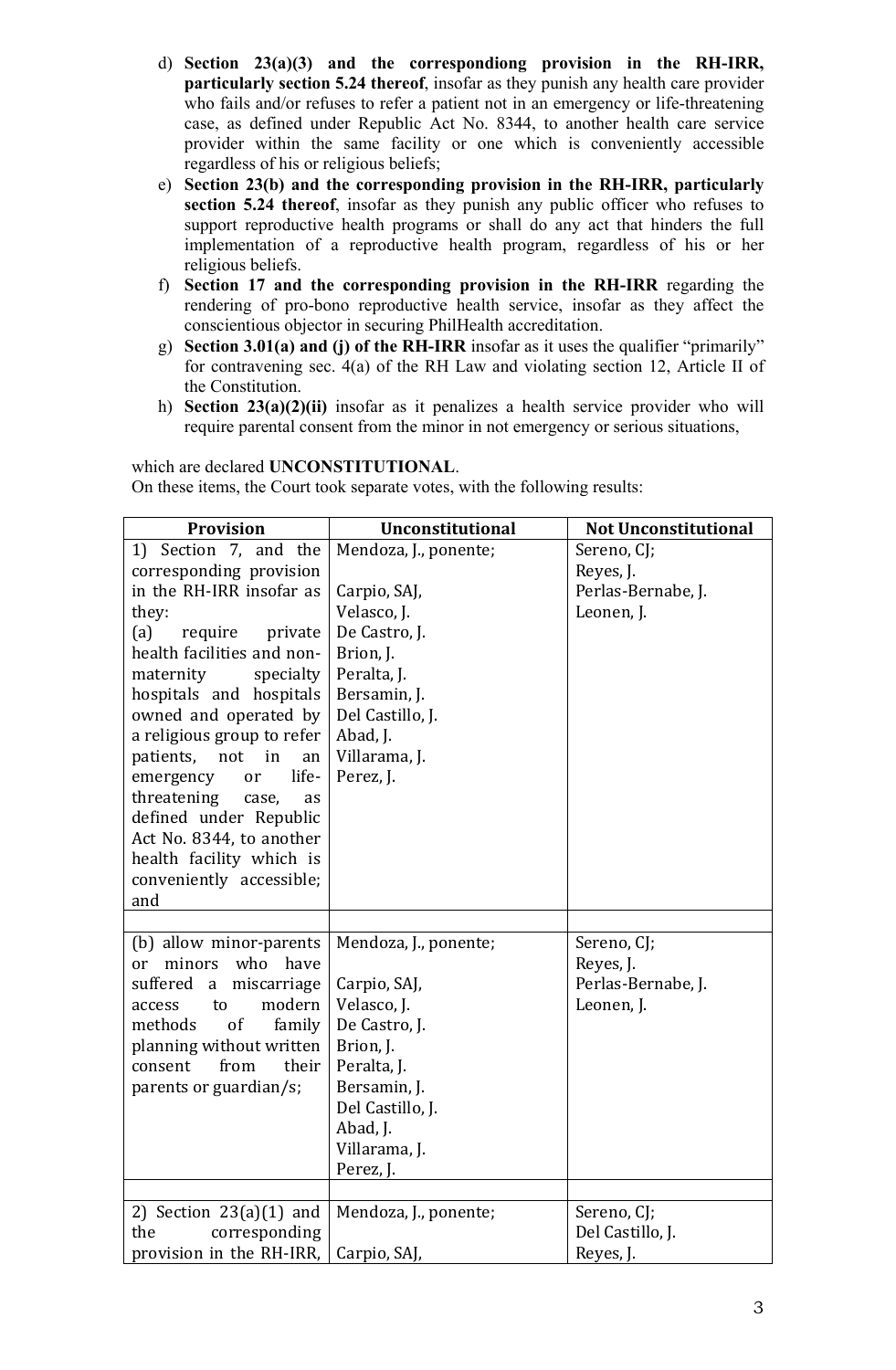| <b>Provision</b>                                                                                                                                                                                                                                                                                                                                                                                                                                                                                                                                | Unconstitutional                                                                                                                                                                                      | <b>Not Unconstitutional</b>                                  |
|-------------------------------------------------------------------------------------------------------------------------------------------------------------------------------------------------------------------------------------------------------------------------------------------------------------------------------------------------------------------------------------------------------------------------------------------------------------------------------------------------------------------------------------------------|-------------------------------------------------------------------------------------------------------------------------------------------------------------------------------------------------------|--------------------------------------------------------------|
| insofar<br>it<br>as<br>XXX,<br>punishes any health care<br>provider who fails or<br>refuses to disseminate<br>information<br>regarding<br>programs and services<br>on reproductive health<br>regardless of his or her<br>religious beliefs.                                                                                                                                                                                                                                                                                                     | Velasco, J.<br>De Castro, J.<br>Brion, J.<br>Peralta, J.<br>Bersamin, J.<br>Abad, J.<br>Villarama, J.<br>Perez, J.                                                                                    | Perlas-Bernabe, J.<br>Leonen, J.                             |
| "particularly<br>section<br>5.24 thereof, insofar as it<br>punishes any health care<br>provider who fails or<br>refuses to disseminate<br>information<br>regarding<br>programs and services<br>on reproductive health<br>regardless of his or her<br>religious beliefs."                                                                                                                                                                                                                                                                        | Mendoza, J., ponente;<br>Carpio, SAJ,<br>Velasco, J.<br>De Castro, J.<br>Brion, J.<br>Peralta, J.<br>Bersamin, J.<br>Del Castillo, J.<br>Abad, J.<br>Villarama, J.<br>Perez, J.<br>Perlas-Bernabe, J. | Sereno, CJ;<br>Reyes, J.,<br>Leonen, J.                      |
| 3)<br>Section $23(a)(2)(i)$<br>and the corresponding<br>provision in the RH-IRR<br>insofar as they allow a<br>married individual, not<br>in an emergency or life-<br>threatening case, as<br>defined under Republic<br>Act No. 8344, to undergo<br>reproductive<br>health<br>procedures without the<br>consent of the spouse;                                                                                                                                                                                                                   | Mendoza, J., ponente;<br>Carpio, SAJ,<br>Velasco, J.<br>De Castro, J.<br>Brion, J.<br>Peralta, J.<br>Bersamin, J.<br>Del Castillo, J.<br>Abad, J.<br>Villarama, J.<br>Perez, J.                       | Sereno, CJ;<br>Reyes, J.<br>Perlas-Bernabe, J.<br>Leonen, J. |
| 4) Section $23(a)(3)$ and<br>the<br>correspondiong<br>provision in the RH-IRR,<br>particularly section 5.24<br>thereof, insofar as they<br>punish any health care<br>provider<br>who<br>fails<br>and/or refuses to refer a<br>patient<br>not<br>in<br>an<br>life-<br>emergency<br>or<br>threatening<br>case,<br>as<br>defined under Republic<br>Act No. 8344, to another<br>health<br>service<br>care<br>provider<br>within<br>the<br>same facility or<br>one<br>which is conveniently<br>accessible regardless of<br>his or religious beliefs; | Mendoza, J., ponente;<br>Carpio, SAJ,<br>Velasco, J.<br>De Castro, J.<br>Brion, J.<br>Peralta, J.<br>Bersamin, J.<br>Del Castillo, J.<br>Abad, J.<br>Villarama, J.<br>Perez, J.                       | Sereno, CJ;<br>Reyes, J.<br>Perlas-Bernabe, J.<br>Leonen, J. |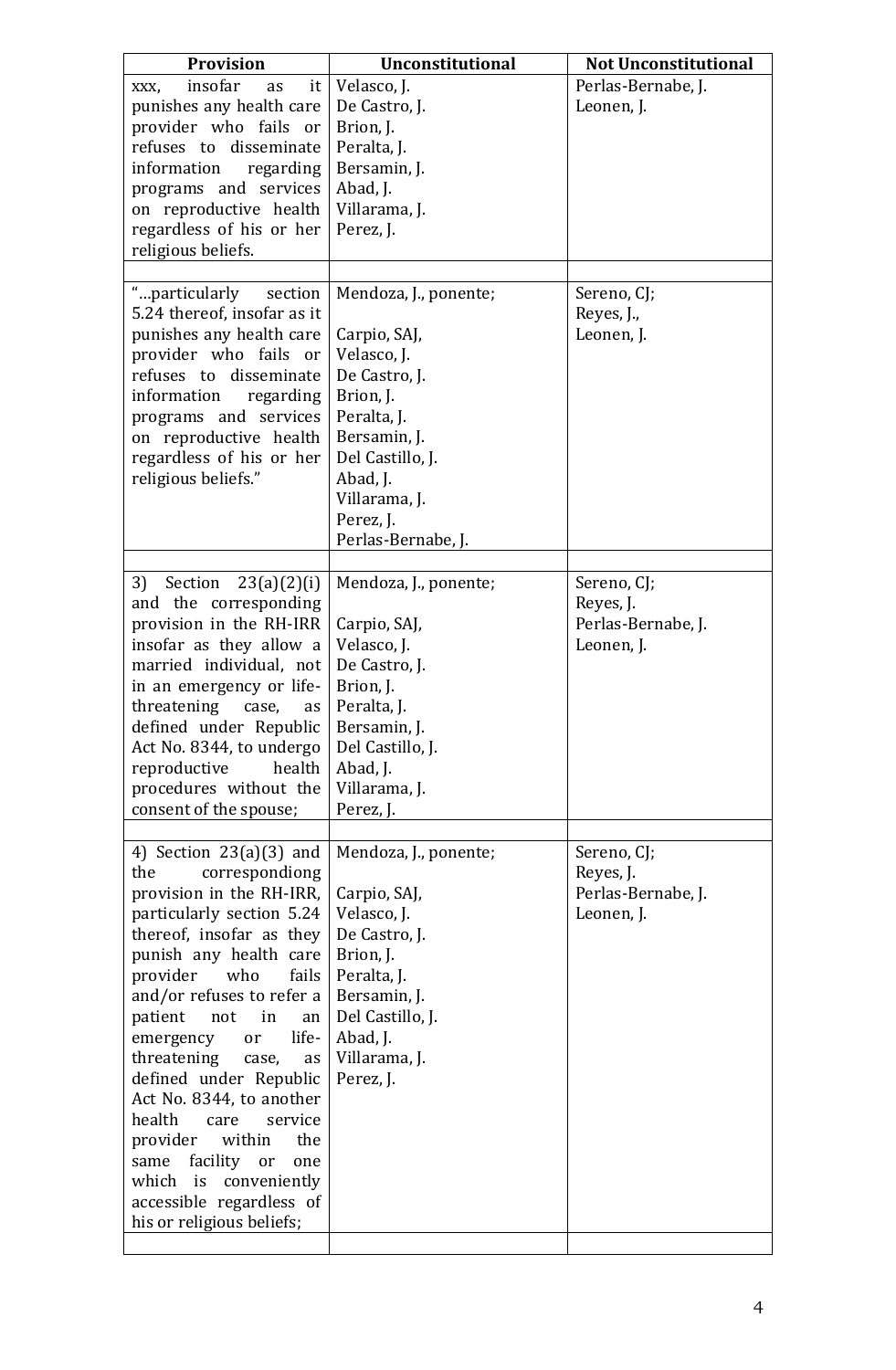| <b>Provision</b>                                                                                                                                                                                                                                                                                                                                                                              | Unconstitutional                                                                                                                                                                                                                  | <b>Not Unconstitutional</b>                                                      |
|-----------------------------------------------------------------------------------------------------------------------------------------------------------------------------------------------------------------------------------------------------------------------------------------------------------------------------------------------------------------------------------------------|-----------------------------------------------------------------------------------------------------------------------------------------------------------------------------------------------------------------------------------|----------------------------------------------------------------------------------|
| 5) Section 23(b) and the<br>corresponding provision<br>the<br>RH-IRR,<br>in<br>particularly section 5.24<br>thereof, insofar as they<br>punish any public officer<br>who refuses to support<br>reproductive<br>health<br>programs or shall do any<br>act that hinders the full<br>implementation<br>of<br>a<br>reproductive<br>health<br>program, regardless of<br>his or<br>religious<br>her | Mendoza, J., ponente;<br>Carpio, SAJ,<br>Velasco, J.<br>De Castro, J.<br>Brion, J.<br>Peralta, J.<br>Bersamin, J.<br>Abad, J.<br>Villarama, J.<br>Perez, J.                                                                       | Sereno, CJ;<br>Del Castillo, J.<br>Reyes, J.<br>Perlas-Bernabe, J.<br>Leonen, J. |
| beliefs.                                                                                                                                                                                                                                                                                                                                                                                      |                                                                                                                                                                                                                                   |                                                                                  |
| 6) Section 17 and the<br>corresponding provision<br>in the RH-IRR regarding<br>the rendering of pro-<br>reproductive<br>bono<br>health service, insofar as<br>affect<br>they<br>the<br>conscientious objector in<br>securing<br>PhilHealth<br>accreditation.                                                                                                                                  | Mendoza, J., ponente;<br>Carpio, SAJ,<br>Velasco, J.<br>De Castro, J.<br>Brion, J.<br>Peralta, J.<br>Bersamin, J.<br>Del Castillo, J.<br>Abad, J.<br>Villarama, J.<br>Perez, J.                                                   | Sereno, CJ;<br>Reyes, J.<br>Perlas-Bernabe, J.<br>Leonen, J.                     |
| 7) Section $3.01(a)$ and $(j)$<br>of the RH-IRR insofar as<br>qualifier<br>it<br>uses the<br>"primarily"<br>for<br>contravening sec. $4(a)$ of<br>the RH Law and violating<br>section 12, Article II of<br>the Constitution.                                                                                                                                                                  | Mendoza, J., ponente;<br>Sereno, CJ.<br>Carpio, SAJ,<br>Velasco, J.<br>De Castro, J.<br>Brion, J.<br>Peralta, J.<br>Bersamin, J.<br>Del Castillo, J.<br>Abad, J.<br>Villarama, J.<br>Perez, J.<br>Reyes, J.<br>Perlas-Bernabe, J. | Leonen, J.                                                                       |
| Section $23(a)(2)(ii)$<br>8)<br>insofar as it penalizes a<br>health service provider<br>who<br>will<br>require<br>parental<br>consent from<br>the<br>minor<br>in<br>not<br>serious<br>emergency<br>or<br>situations.                                                                                                                                                                          | Mendoza, J., ponente;<br>Carpio, SAJ,<br>Velasco, J.<br>De Castro, J.<br>Brion, J.<br>Peralta, J.<br>Bersamin, J.<br>Del Castillo, J.<br>Abad, J.<br>Villarama, J.<br>Perez, J.                                                   | Sereno, CJ.<br>Reyes, J.<br>Perlas-Bernabe, J.<br>Leonen, J.                     |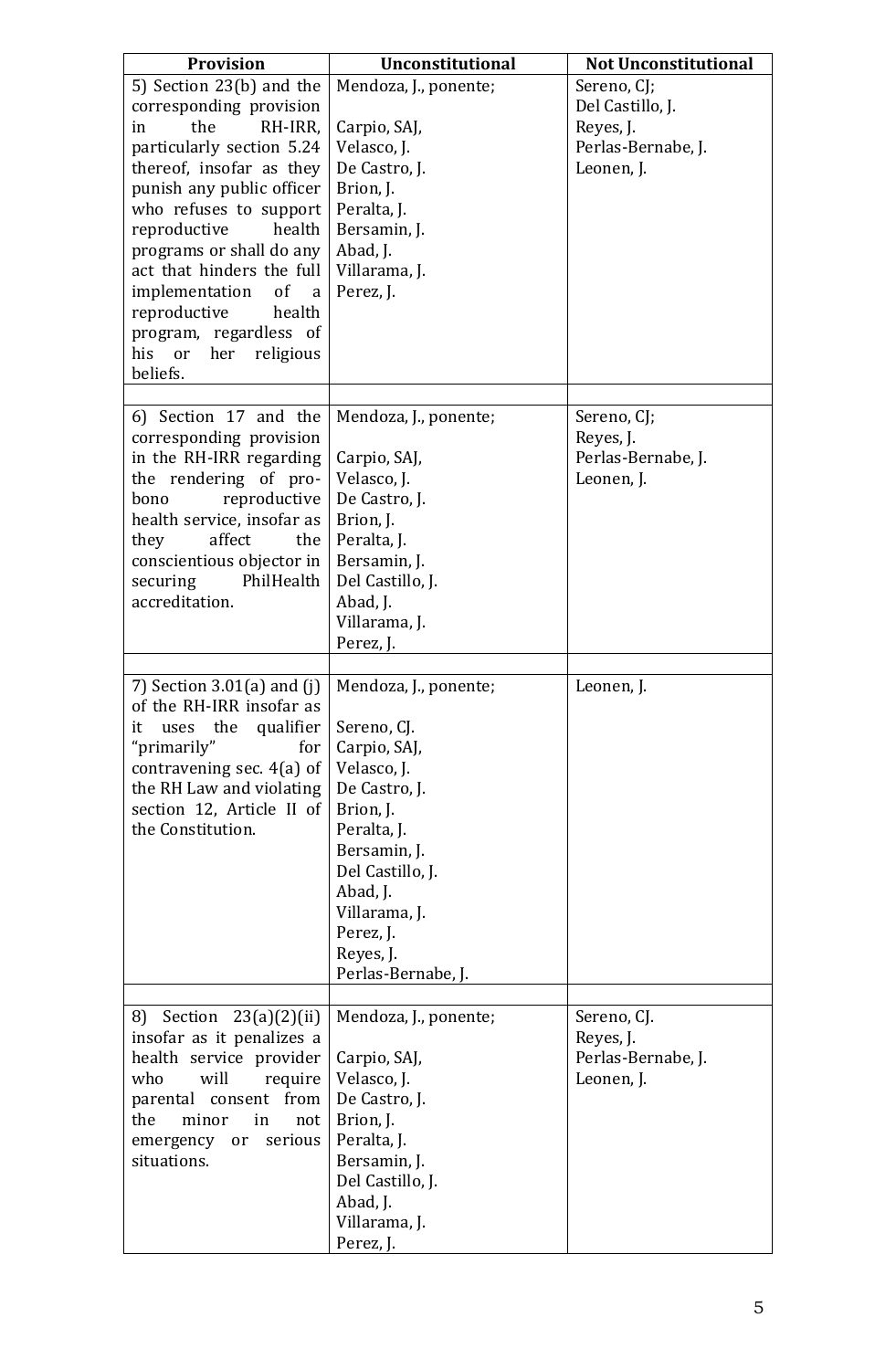| <b>Provision</b> | Unconstitutional | <b>Not Unconstitutional</b> |
|------------------|------------------|-----------------------------|
|                  |                  |                             |

The Opinion of the Court was written by Associate Justice Jose Catral Mendoza, with the following submitting separate Concurring and Dissenting Opinions: (a) The Chief Justice Maria Lourdes P.A. Sereno (*Pagsang-ayon at Pagsalungat*; her opinion is written entirely in Filipino); (b) Senior Associate Justice Antonio T. Carpio, (c) Associate Justice Teresita J. Leonardo-De Castro; (d) Associate Justice Arturo D. Brion; (e) Associate Justice Mariano C. Del Castillo; (f) Associate Justice Roberto A. Abad; (g) Associate Justice Bienvenido L. Reyes; (h) Associate Justice Estela M. Perlas-Bernabe; and (i) Associate Justice Marvic M.V.F. Leonen.

The dispositive portion of the Decision reads:

### WHEREFORE, the petitions are PARTIALLY GRANTED.

Accordingly, the Court declares R.A. No. 10354 as NOT UNCONSTITUTIONAL except with respect to the following provisions which are declared UNCONSTITUTIONAL:

- 1) Section 7, and the corresponding provision in the RH-IRR insofar as they: (a) require private health facilities and non-maternity specialty hospitals and hospitals owned and operated by a religious group to refer patients, not in an emergency or life-threatening case, as defined under Republic Act No. 8344, to another health facility which is conveniently accessible; and (b) allow minor-parents or minors who have suffered a miscarriage access to modern methods of family planning without written consent from their parents or guardian/s;
- 2) Section 23(a)(1) and the corresponding provision in the RH-IRR, particularly section 5.24 thereof, insofar as it punishes any health care provider who fails or refuses to disseminate information regarding programs and services on reproductive health regardless of his or her religious beliefs.
- 3) Section  $23(a)(2)(i)$  and the corresponding provision in the RH-IRR insofar as they allow a married individual, not in an emergency or life-threatening case, as defined under Republic Act No. 8344, to undergo reproductive health procedures without the consent of the spouse;
- 4) Section 23(a)(3) and the correspondiong provision in the RH-IRR, particularly section 5.24 thereof, insofar as they punish any health care provider who fails and/or refuses to refer a patient not in an emergency or life-threatening case, as defined under Republic Act No. 8344, to another health care service provider within the same facility or one which is conveniently accessible regardless of his or religious beliefs;
- 5) Section 23(b) and the corresponding provision in the RH-IRR, particularly section 5.24 thereof, insofar as they punish any public officer who refuses to support reproductive health programs or shall do any act that hinders the full implementation of a reproductive health program, regardless of his or her religious beliefs.
- 6) Section 17 and the corresponding provision in the RH-IRR regarding the rendering of pro-bono reproductive health service, insofar as they affect the conscientious objector in securing PhilHealth accreditation.
- 7) Section 3.01(a) and (j) of the RH-IRR insofar as it uses the qualifier "primarily" for contravening sec. 4(a) of the RH Law and violating section 12, Article II of the Constitution.